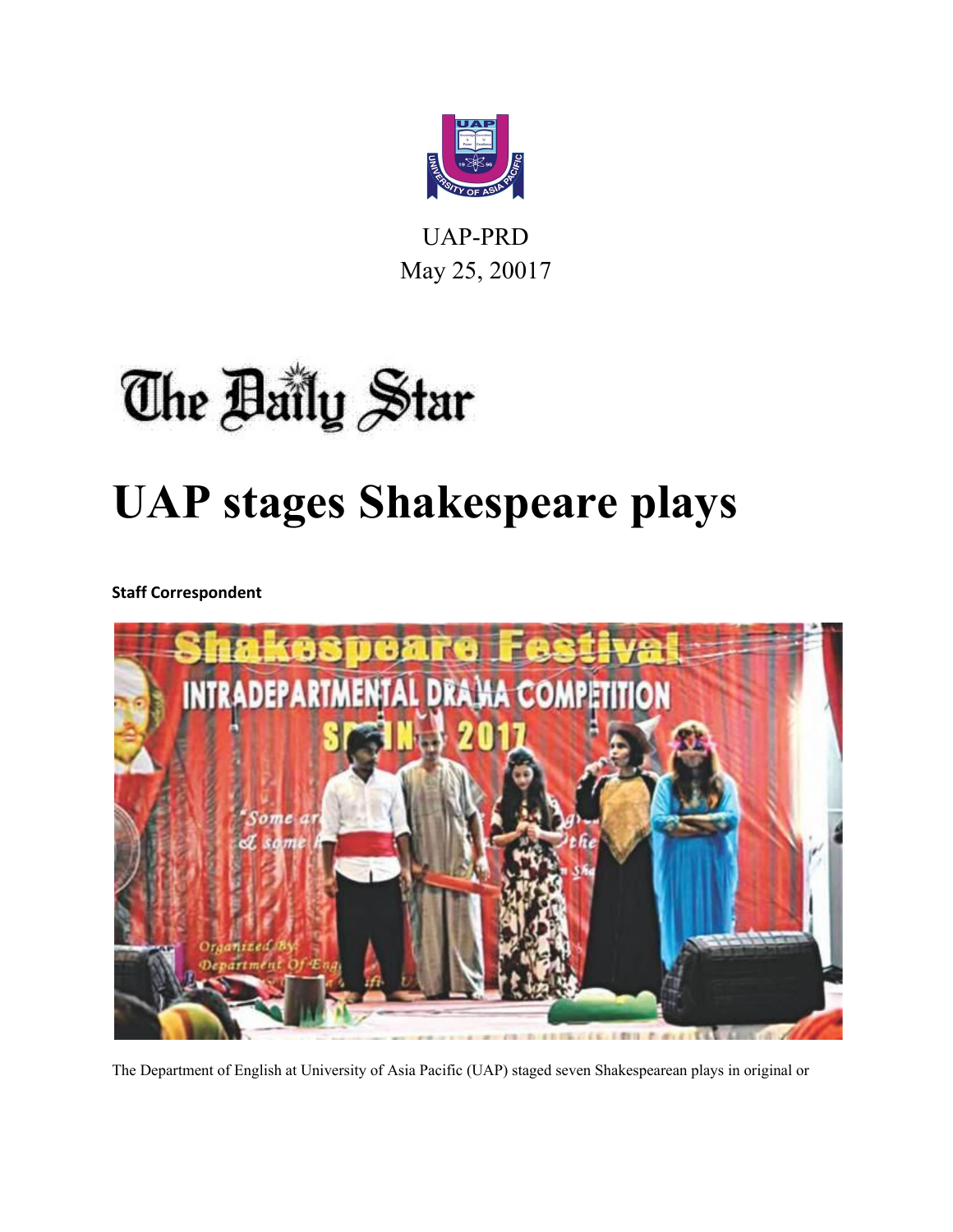adaptations this past week at their campus, as a part of thecelebrations of 453rd birthday of William Shakespeare.

The plays, performed by thestudents were: "Hamlet", "Merchant of Venice", "Tempest", "Othello", "A Mid-summer Night's Dream", "As You Like It" and "Macbeth".

Professor MR Kabir, acting vice-chancellor of UAP, attended the festival as chief guest while Takad Ahmed Chowdhury, head of English department presided over the programme. Two special guests of the programme were Treasurer Ishfaq Ilahi Choudhury and teacher trainer from the UK Andrew Michael Rochford. The panel of judges included Mohammad Moniruzzaman Akhand, Theotonius Gomes and Nellufar Yeasmin.

The programme received warm accolades from the audience. Later, prizes were distributed in different categories.

<http://www.thedailystar.net/arts-entertainment/uap-stages-shakespeare-plays-1412194>

## NEWAGE Shakespeare's 7 plays staged at UAP

[Cultural Correspondent |](http://www.newagebd.net/credit/Cultural%20Correspondent) Published: 22:32, May 25,2017

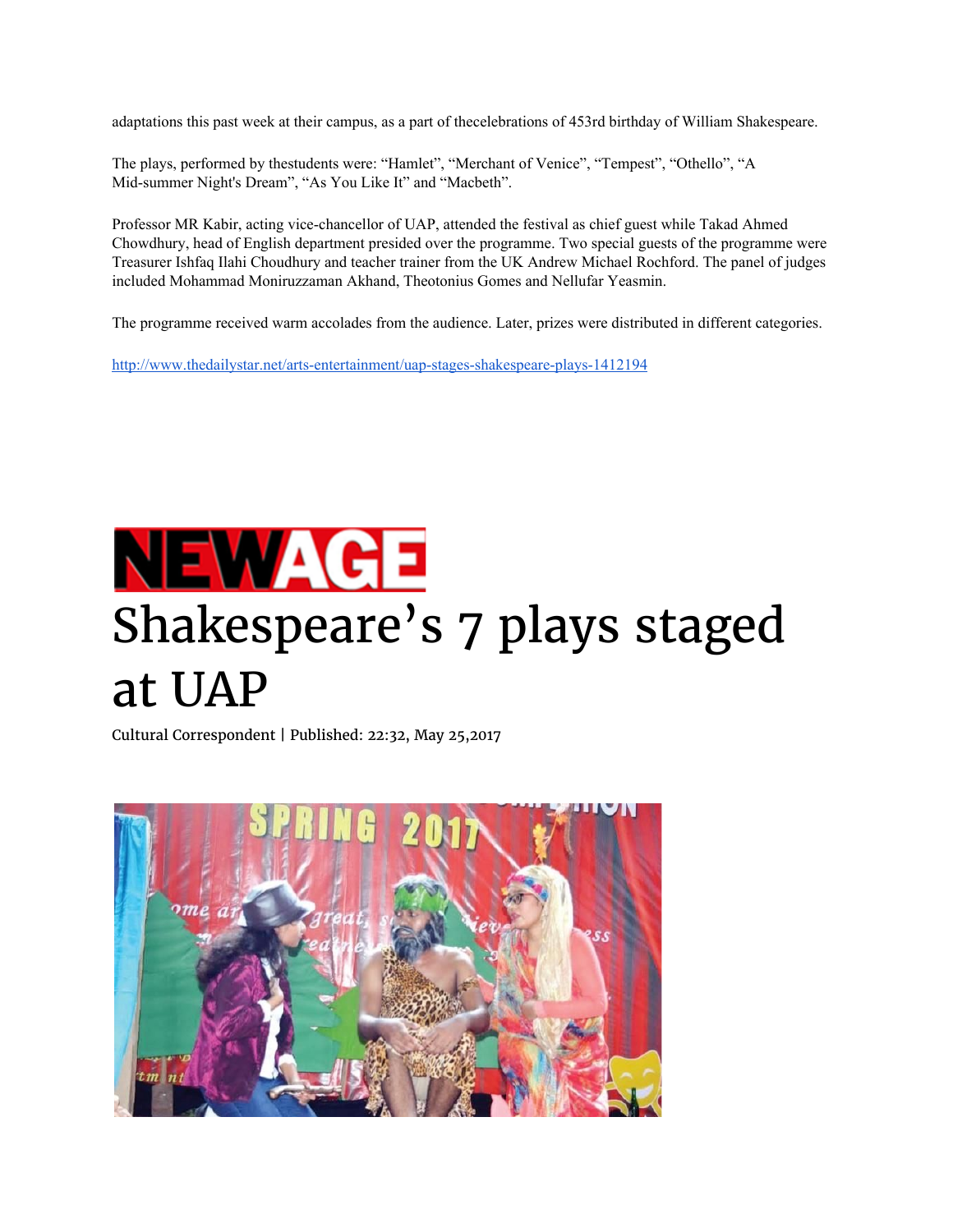Students of University of Asia Pacific perform in a play staged at the university on Wednesday. — New Age photo

English department students of University of Asia Pacific staged seven Shakespearean plays in original or adaptations on Wednesday as a part of celebration of 453rd birthday of William Shakespeare, said a press release. The plays staged by the students, included Hamlet, Merchant of Venice, Tempest, Othello, A Mid-summer Night's Dream, As You Like It and Macbeth.

Acting vice chancellor of the university MR Kabir attended the programme as the chief guest while Takad Ahmed Chowdhury, head of the department, presided over the

session.

The programme received a wide accolade from the audience. Later, prizes were distributed in different categories.

[http://www.newagebd.net/article/16324/shakespeares-7-plays-staged-at-uap#sthash.](http://www.newagebd.net/article/16324/shakespeares-7-plays-staged-at-uap#sthash.DuzjbtRQ.dpuf) [DuzjbtRQ.dpuf](http://www.newagebd.net/article/16324/shakespeares-7-plays-staged-at-uap#sthash.DuzjbtRQ.dpuf)



### **Shakespearean plays on stage**

*Entertainment Desk*

Department of English, University of Asia Pacific (UAP) staged a total of seven Shakespearean plays in original or adaptations on May 24, 2017 as a part of celebration of 453rd birthday of William Shakespeare. The plays performed by the students in the festival included Hamlet, Merchant of Venice, Tempest, Othello, A Mid-summer Night's Dream, As You Like It and Macbeth. Set in the Kingdom of Denmark, Hamlet dramatises the revenge. The Merchant of Venice is a 16th-century play in which a merchant in Venice must default on a large loan provided by an abused Jewish moneylender.

The Tempest is set on a remote island, where the sorcerer Prospero, rightful Duke of Milan, plots to restore his daughter Miranda to her rightful place using illusion and skilful manipulation.Othello revolves around four central characters: Othello, a Moorish general in the Venetian army; his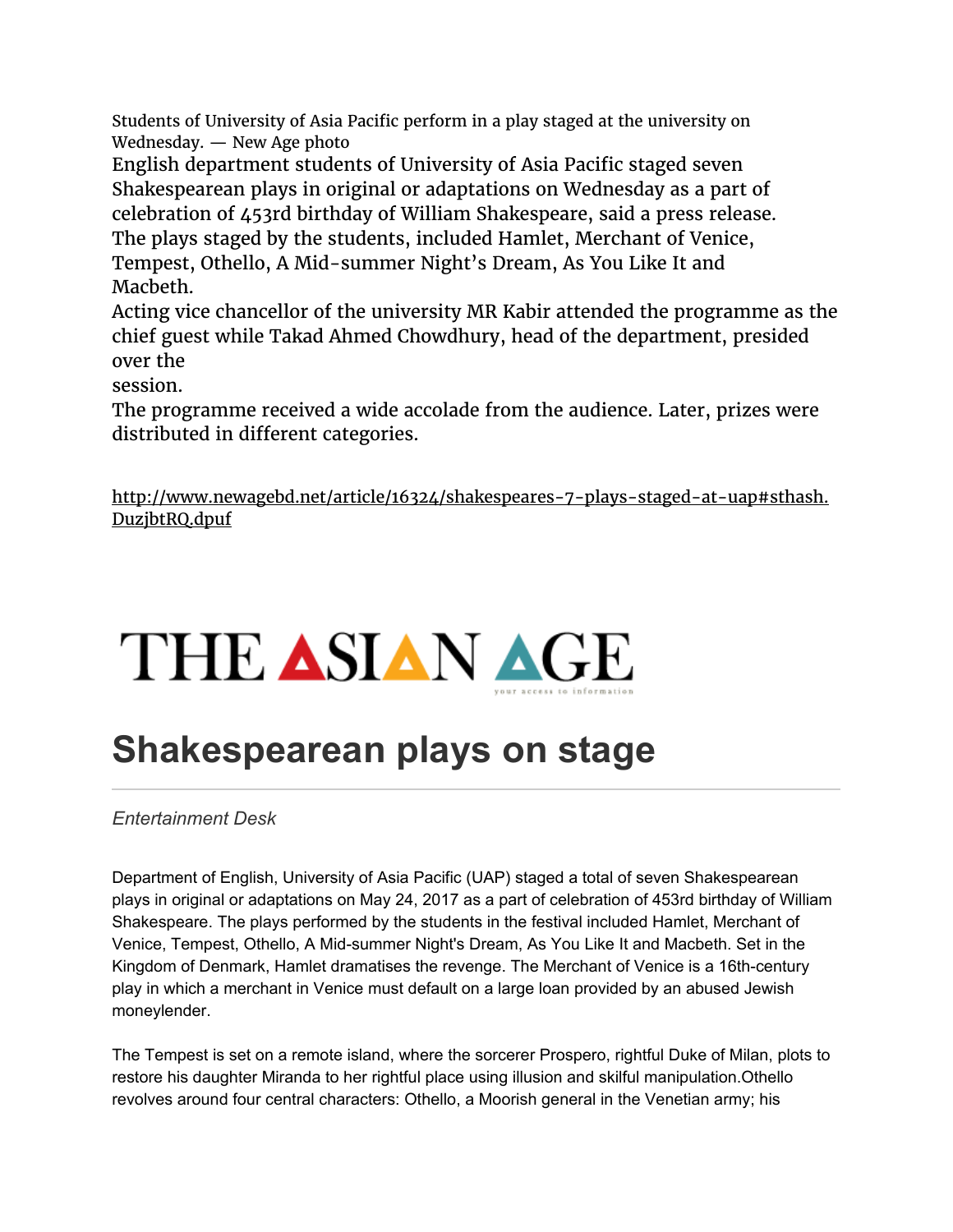beloved wife, Desdemona; his loyal lieutenant, Cassio; and his trusted but ultimately unfaithful ensign, Iago.

A Mid-summer Night's Dream is a comedy that portrays the events surrounding the marriage of Theseus, the Duke of Athens, to Hippolyta, the former queen of the Amazons. As You Like It is a pastoral comedy that follows its heroine Rosalind as she flees persecution in her uncle's court, accompanied by her cousin Celia to find safety and, eventually, love, in the Forest of Arden. Macbeth is a tragedy that dramatizes the damaging physical and psychological effects of political ambition on those who seek power for its own sake.

<http://dailyasianage.com/news/63545/shakespearean-plays-on-stage>

### ताश्ला द्वितिखे**त** ইউএিপেত শিপয়ার উৎসব

বিশ্ববিদ্যালয় প্ৰতিনিধি১৬:০৬, মে ২৬, ২০১৭



ব্রিটিশ সাহিত্যিক শেক্সপিয়ারের ৪৫৩ তম জন্মদিন উপলক্ষে ইউনিভার্সিটি অব এশিয়া প্যাসিফিকের ইংলিশ ডিপার্টমেন্টের উদ্যোগে অনুষ্ঠিত হলো 'শেক্সপিয়ার ফেস্টিভ্যাল। বিশ্ববিদ্যালয়য়ের ব্যাকইয়ার্ডে এই অনুষ্ঠানের আেয়াজন করা হয়।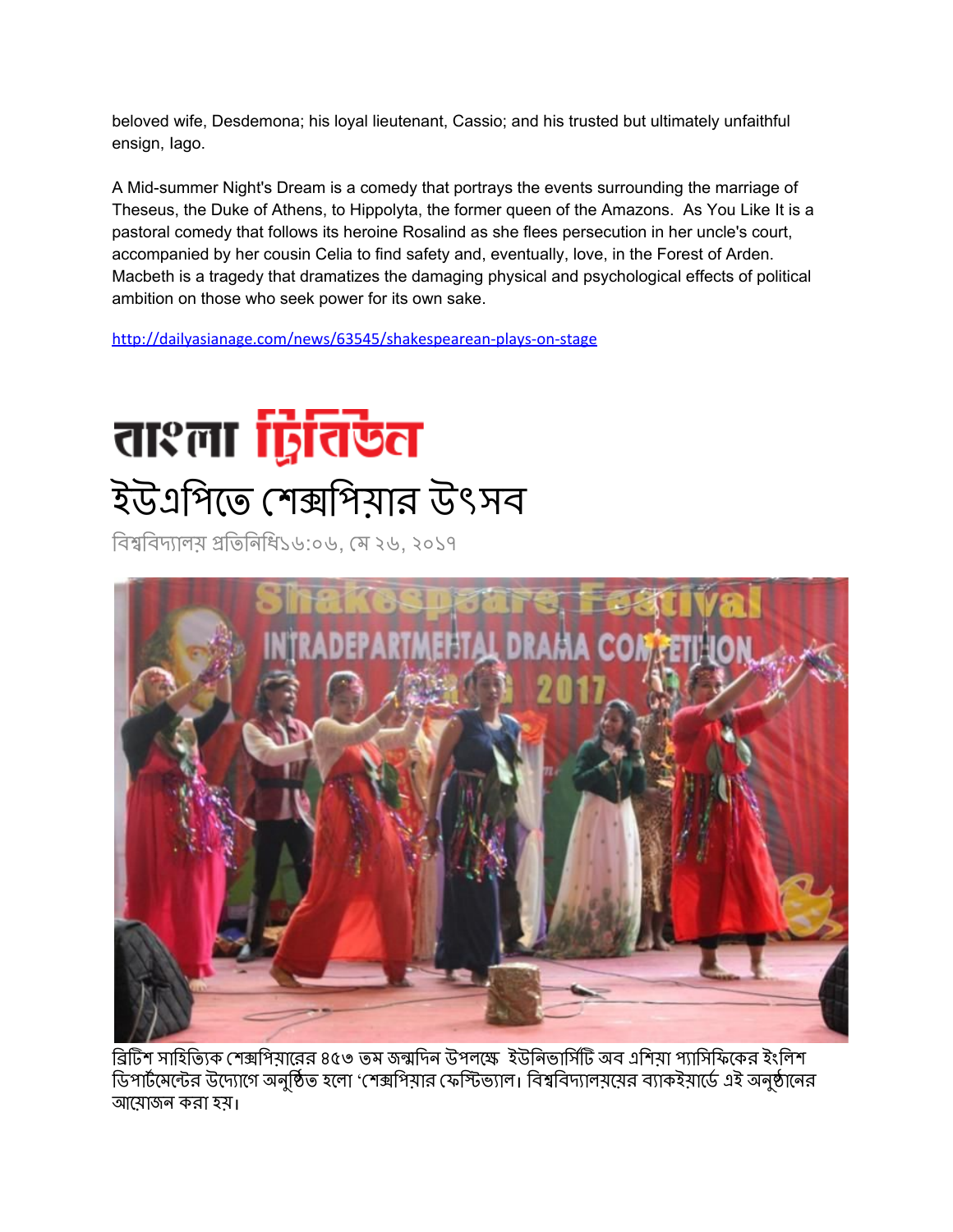বিশ্ববিদ্যালয়য়ের ইংরেজি বিভাগের বিভাগীয় প্রধান সহযোগী অধ্যাপক তাকাদ আহমেদ চৌধুরীর এই আমোজনের সভাপতিত্ব করেন। উক্ত অনুষ্ঠানে প্রধান অতিথি হিসেবে উপস্থিত ছিলেন ইউনিভার্সিটি অব এশিয়া প্যাসিফিকের মাননীয় উপ উপাচার্য অধ্যাপক ড. এম আর কবির।

বিশেষ অতিথি হিসেবে উপস্থিত ছিলেন বিশ্ববিদ্যালয়য়ের কোষাধ্যক্ষ জনাব ইসফাক এলাহী চৌধুরী (অব:) এবং মার্কিন যুক্তরাষ্ট্র থেকে আগত টিচার্স ট্রেইনার মাইকেল রকফোর্ড।

অনুষ্ঠানে ইংরেজি সাহিত্যের বিশ্ব বিখ্যাত কবি এবং সাহিত্যিক উইলিয়াম শেক্সপিয়ারের হেমলেট, মারচেন্ট অব ভেনিস , টেমপেস্ট, ওথেলো, এ মিড সামার নাইট'স ড্রিম, এজ ইউ লাইক ইট এবং ম্যাকবেথ সহ মোট ৮টি নাটক মঞ্চায়িত হয়। বিশ্ববিদ্যালয়য়ের ইংরেজি বিভাগের বিভিন্ন বর্ষের ছাত্র-ছাত্রীবৃন্দ এই নাটকে অভিনয় করে।

মঞ্চায়িত নাটকগুলোর মাঝ থেকে অভিনয়কৃত শ্রেষ্ঠ নাটকটিকে বেছে নেওয়ার জন্য বিচারকের দায়িত্ব পালন করেন ইস্টার্ন ইউনিভার্সিটির ইংরেজি বিভাগের চেয়ারম্যান জনাব মনিরুজামান আখন্দ, আমেরিকান ইন্টারন্যাশনাল ইউনিভার্সিটি অব বাংলাদেশের সহকারী অধ্যাপক থিওটোনিয়াস এবং ইউনিভার্সিটি অব এশিয়া প্যাসিফিকের সহকারী অধ্যাপক নিলফার ইয়াসমিন।

অনুষ্ঠানের শেষে বিজয়ীদের হাতে পুরস্কার তুলে দেন ইংরেজি বিভাগের বিভাগীয় প্রধান সহযোগী অধ্যাপক তাকাদ আহমেদ চৌধুরী এবং আমন্ত্রিত অতিথিবৃন্দ।

[http://www.banglatribune.com/my-campus/news/209987/%E0%A6%87%E0%A6%89%E0%A6](http://www.banglatribune.com/my-campus/news/209987/%E0%A6%87%E0%A6%89%E0%A6%8F%E0%A6%AA%E0%A6%BF%E0%A6%A4%E0%A7%87-%E0%A6%B6%E0%A7%87%E0%A6%95%E0%A7%8D%E0%A6%B8%E0%A6%AA%E0%A6%BF%E0%A7%9F%E0%A6%BE%E0%A6%B0-%E0%A6%89%E0%A7%8E%E0%A6%B8%E0%A6%AC) [%8F%E0%A6%AA%E0%A6%BF%E0%A6%A4%E0%A7%87-%E0%A6%B6%E0%A7%87](http://www.banglatribune.com/my-campus/news/209987/%E0%A6%87%E0%A6%89%E0%A6%8F%E0%A6%AA%E0%A6%BF%E0%A6%A4%E0%A7%87-%E0%A6%B6%E0%A7%87%E0%A6%95%E0%A7%8D%E0%A6%B8%E0%A6%AA%E0%A6%BF%E0%A7%9F%E0%A6%BE%E0%A6%B0-%E0%A6%89%E0%A7%8E%E0%A6%B8%E0%A6%AC) [%E0%A6%95%E0%A7%8D%E0%A6%B8%E0%A6%AA%E0%A6%BF%E0%A7%9F%E0%](http://www.banglatribune.com/my-campus/news/209987/%E0%A6%87%E0%A6%89%E0%A6%8F%E0%A6%AA%E0%A6%BF%E0%A6%A4%E0%A7%87-%E0%A6%B6%E0%A7%87%E0%A6%95%E0%A7%8D%E0%A6%B8%E0%A6%AA%E0%A6%BF%E0%A7%9F%E0%A6%BE%E0%A6%B0-%E0%A6%89%E0%A7%8E%E0%A6%B8%E0%A6%AC) [A6%BE%E0%A6%B0-%E0%A6%89%E0%A7%8E%E0%A6%B8%E0%A6%AC](http://www.banglatribune.com/my-campus/news/209987/%E0%A6%87%E0%A6%89%E0%A6%8F%E0%A6%AA%E0%A6%BF%E0%A6%A4%E0%A7%87-%E0%A6%B6%E0%A7%87%E0%A6%95%E0%A7%8D%E0%A6%B8%E0%A6%AA%E0%A6%BF%E0%A7%9F%E0%A6%BE%E0%A6%B0-%E0%A6%89%E0%A7%8E%E0%A6%B8%E0%A6%AC)

## **Education**<sup>24</sup>

### **Plays of Shakespeare staged at UAP**

May 27, 2017 548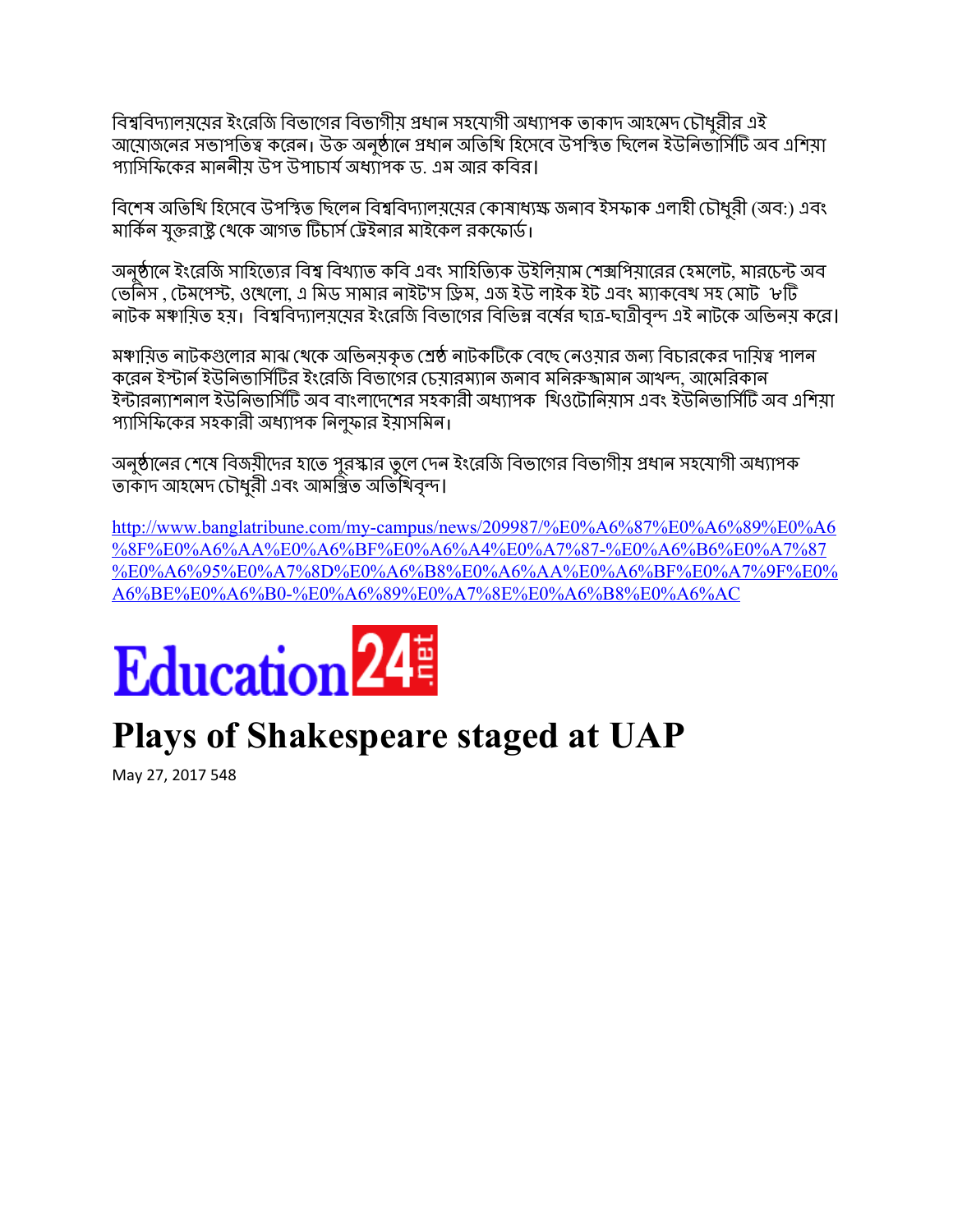

Faisal Anik

Department of English, University of Asia Pacific (UAP) staged a total of seven Shakespearean plays in original or adaptations on May 24, 2017 as a part of celebration of 453<sup>rd</sup> birthday of William Shakespeare, the English poet and playwright who deserves his reputation as the most influential writer in all English literature. The plays performed by the students in the festival included*Hamlet, Merchant of Venice, Tempest, Othello, A Mid-summer Night's Dream, As You Like It* and *Macbeth*.

Professor Dr. M. R. Kabir, Acting Vice Chancellor, UAP, attended the festival as the Chief Guest while Mr. Takad Ahmed Chowdhury, Head, English, UAP, presided over the programme. The two Special Guests of the programme were Treasurer Ishfak Ilahi Choudhury and teacher trainer from the UK Mr. Andrew Michael Rochford. The panel of judges included Mr. Mohammad Moniruzzaman Akhand, Chair, Department of English, Eastern University; Mr. Theotonius Gomes, Assistant Professor, Department of English, American International University-Bangladesh (AIUB) and Ms. NellufarYeasmin, Assistant Professor, Department of English, UAP.

 The programme received a wide accolade from the audience. Later, prizes were distributed in different categories.

<http://dailyasianage.com/news/63545/shakespearean-plays-on-stage>



25th-May-2017

Department of English, University of Asia Pacific (UAP) staged a total of seven Shakespearean plays in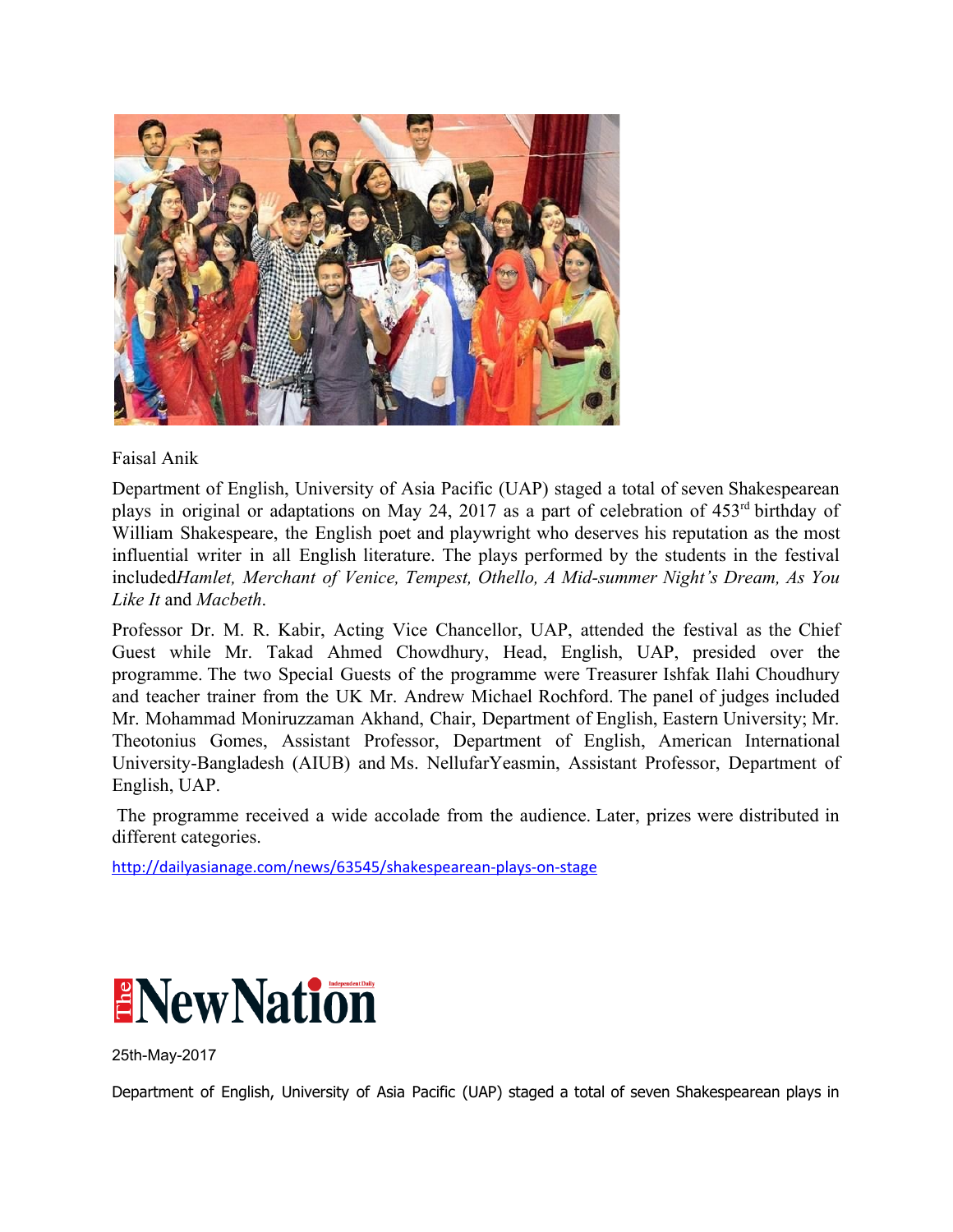original or adaptations on May 24, 2017 as a part of celebration of 453rd birthday of William Shakespeare, the English poet and playwright who deserves his reputation as the most influential writer in all English literature. The plays performed by the students in the festival included Hamlet, Merchant of Venice, Tempest, Othello, A Mid-summer Night's Dream, As You Like It and Macbeth. Prof Dr. M. R. Kabir, Acting VC, UAP, attended the festival as Chief Guest while Takad Ahmed Chowdhury, Head, English, UAP, presided over the programme. The panel of judges included Mohammad Moniruzzaman Akhand, Chair, Department of English, Eastern University; Theotonius Gomes, Assistant Professor, Department of English, American International University-Bangladesh (AIUB) and Ms. Nellufar Yeasmin, Assistant Professor, Department of English, UAP. The programme received a wide accolade from the audience. Later, prizes were distributed in different categories, says a press release.

<http://thedailynewnation.com/news/134953/organisation-snippets.html>



#### ইউএপিতে শেক্সপিয়র নাট্য উৎসব



<mark>লাইভ প্রতিবেদক:</mark> বিখ্যাত নাট্যকার উইলিয়াম শেক্সপিয়র এর ৪৭৩ তম জন্মদিন উপলক্ষ্যে ইউনিভার্সিটি অব এিশয়া পািসিফক **(**ইউএিপ**)** নাট উংসব অনিুত হেয়েছ।

বুধবার বিশ্ববিদ্যালয়ের ক্যাম্পাসে ইংরেজী বিভাগের উদ্যোগে এই উৎসবের আয়োজন করা হয়।

উইলিয়াম শেক্সপিয়র ইংরেজী সাহিত্যের সবচেয়ে প্রভাবশালী লেখক যিনি তাঁর কৃতকর্মের জন্য সর্বাধিক গ্ৰসিদ্ধ।

উৎসবে বিভাগের বিভিন্ন ব্যাচের শিক্ষার্থীরা নাটকগুলোতে অভিনয় করে যার মধ্যে হ্যামলেট, মার্সেন্ট অব ভিনস**,** টমেপ**,** ওেথেলা**,** এ িমড**-**সামার নাইটস িম**,** এাজ ইউ লাইক ইট এবং মকেবথ উেখেযাগ।

অনুষ্ঠানে প্রধান অতিথি হিসেবে উপস্থিত ছিলেন ইউএপির ভারপ্রাপ্ত ভিসি প্রফেসর এম আর কবির। সভাপতিত্ব করেন বিভাগীয় প্রধান জনাব তাকাদ আমমেদ চৌধুরী।

বিচারকমন্ডলী হিসেবে ছিলেন ইস্টার্ন ইউনিভার্সিটির ইংরেজী বিভাগের প্রধান মোঃ মনিরুজামান আকন্<mark>দ.</mark>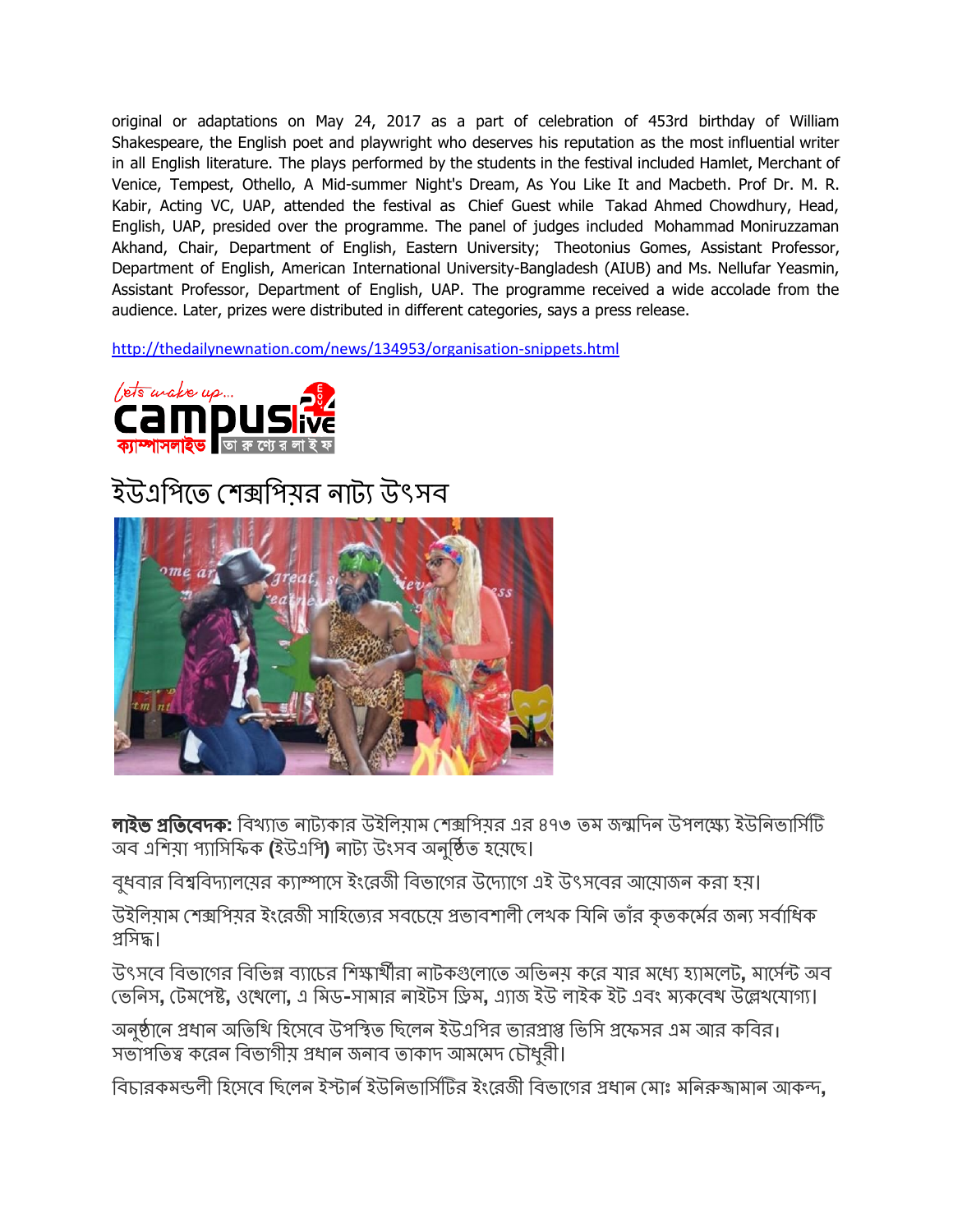এআইইউবির ইংরেজীর অ্যাসিসট্যান্ট প্রফেসর থিওটোনিয়াস গোমেজ ইউএপির নিলুফার ইয়াসমিন। অনুষ্ঠান শেষে বিজয়ীদের মধ্যে পুরস্কার প্রদান করা হয়।

**[http://bangla.campuslive24.com/dhaka-campus/5693/%E0%A6%87%E0%A6%89%E0%A6%8F%E0%A6%AA%E0%A6](http://bangla.campuslive24.com/dhaka-campus/5693/%E0%A6%87%E0%A6%89%E0%A6%8F%E0%A6%AA%E0%A6%BF%E0%A6%A4%E0%A7%87-%E0%A6%B6%E0%A7%87%E0%A6%95%E0%A7%8D%E0%A6%B8%E0%A6%AA%E0%A6%BF%E0%A7%9F%E0%A6%B0-%E0%A6%A8%E0%A6%BE%E0%A6%9F%E0%A7%8D%E0%A6%AF-%E0%A6%89%E0%A7%8E%E0%A6%B8%E0%A6%AC) [%BF%E0%A6%A4%E0%A7%87-%E0%A6%B6%E0%A7%87%E0%A6%95%E0%A7%8D%E0%A6%B8%E0%A6%A](http://bangla.campuslive24.com/dhaka-campus/5693/%E0%A6%87%E0%A6%89%E0%A6%8F%E0%A6%AA%E0%A6%BF%E0%A6%A4%E0%A7%87-%E0%A6%B6%E0%A7%87%E0%A6%95%E0%A7%8D%E0%A6%B8%E0%A6%AA%E0%A6%BF%E0%A7%9F%E0%A6%B0-%E0%A6%A8%E0%A6%BE%E0%A6%9F%E0%A7%8D%E0%A6%AF-%E0%A6%89%E0%A7%8E%E0%A6%B8%E0%A6%AC) [A%E0%A6%BF%E0%A7%9F%E0%A6%B0-%E0%A6%A8%E0%A6%BE%E0%A6%9F%E0%A7%8D%E0%A6%AF-](http://bangla.campuslive24.com/dhaka-campus/5693/%E0%A6%87%E0%A6%89%E0%A6%8F%E0%A6%AA%E0%A6%BF%E0%A6%A4%E0%A7%87-%E0%A6%B6%E0%A7%87%E0%A6%95%E0%A7%8D%E0%A6%B8%E0%A6%AA%E0%A6%BF%E0%A7%9F%E0%A6%B0-%E0%A6%A8%E0%A6%BE%E0%A6%9F%E0%A7%8D%E0%A6%AF-%E0%A6%89%E0%A7%8E%E0%A6%B8%E0%A6%AC) [%E0%A6%89%E0%A7%8E%E0%A6%B8%E0%A6%AC](http://bangla.campuslive24.com/dhaka-campus/5693/%E0%A6%87%E0%A6%89%E0%A6%8F%E0%A6%AA%E0%A6%BF%E0%A6%A4%E0%A7%87-%E0%A6%B6%E0%A7%87%E0%A6%95%E0%A7%8D%E0%A6%B8%E0%A6%AA%E0%A6%BF%E0%A7%9F%E0%A6%B0-%E0%A6%A8%E0%A6%BE%E0%A6%9F%E0%A7%8D%E0%A6%AF-%E0%A6%89%E0%A7%8E%E0%A6%B8%E0%A6%AC)**



ইউএপিতে শেক্সপিয়র নাট্য উৎসব অনুষ্ঠিত



বিখ্যাত নাট্যকার উইলিয়াম শেক্সপিয়র এর ৪৭৩ তম জন্মদিন উপলক্ষ্যে ইউনিভার্সিটি অব এশিয়া প্যাসিফিক (ইউএপি) এর ইংরেজী বিভাগ আয়োজন করে শেক্সপিয়র নাট্য উৎসব-২০১৭ যা বিশ্ববিদ্যালয়ের নিজস্ব ক্যাম্পাসে অনুষ্ঠিত হয় ২৪ মে ২০১৭। উইলিয়াম শেক্সপিয়র ইংরেজী সাহিত্যের সবচেয়ে প্রভাবশালী লেখক যিনি তাঁর কৃতকর্মের জন্য সর্বাধিক প্রসিদ্ধ। উৎসবে বিভাগের বিভিন্ন ব্যাচের শিক্ষার্থীরা নাটকগুলোতে অভিনয় করে

[http://bangla.prnewsbd.com/tag/%E0%A6%B6%E0%A7%87%E0%A6%95%E0%A7%8D%E0%A6%](http://bangla.prnewsbd.com/tag/%E0%A6%B6%E0%A7%87%E0%A6%95%E0%A7%8D%E0%A6%B8%E0%A6%AA%E0%A6%BF%E0%A7%9F%E0%A6%B0-%E0%A6%A8%E0%A6%BE%E0%A6%9F%E0%A7%8D%E0%A6%AF-%E0%A6%89%E0%A7%8E%E0%A6%B8%E0%A6%AC/) [B8%E0%A6%AA%E0%A6%BF%E0%A7%9F%E0%A6%B0-%E0%A6%A8%E0%A6%BE%E0%A6](http://bangla.prnewsbd.com/tag/%E0%A6%B6%E0%A7%87%E0%A6%95%E0%A7%8D%E0%A6%B8%E0%A6%AA%E0%A6%BF%E0%A7%9F%E0%A6%B0-%E0%A6%A8%E0%A6%BE%E0%A6%9F%E0%A7%8D%E0%A6%AF-%E0%A6%89%E0%A7%8E%E0%A6%B8%E0%A6%AC/) [%9F%E0%A7%8D%E0%A6%AF-%E0%A6%89%E0%A7%8E%E0%A6%B8%E0%A6%AC/](http://bangla.prnewsbd.com/tag/%E0%A6%B6%E0%A7%87%E0%A6%95%E0%A7%8D%E0%A6%B8%E0%A6%AA%E0%A6%BF%E0%A7%9F%E0%A6%B0-%E0%A6%A8%E0%A6%BE%E0%A6%9F%E0%A7%8D%E0%A6%AF-%E0%A6%89%E0%A7%8E%E0%A6%B8%E0%A6%AC/)

### prnewsbd.com

#### UAP HOLDS SHAKESPEARE DRAMA FESTIVAL